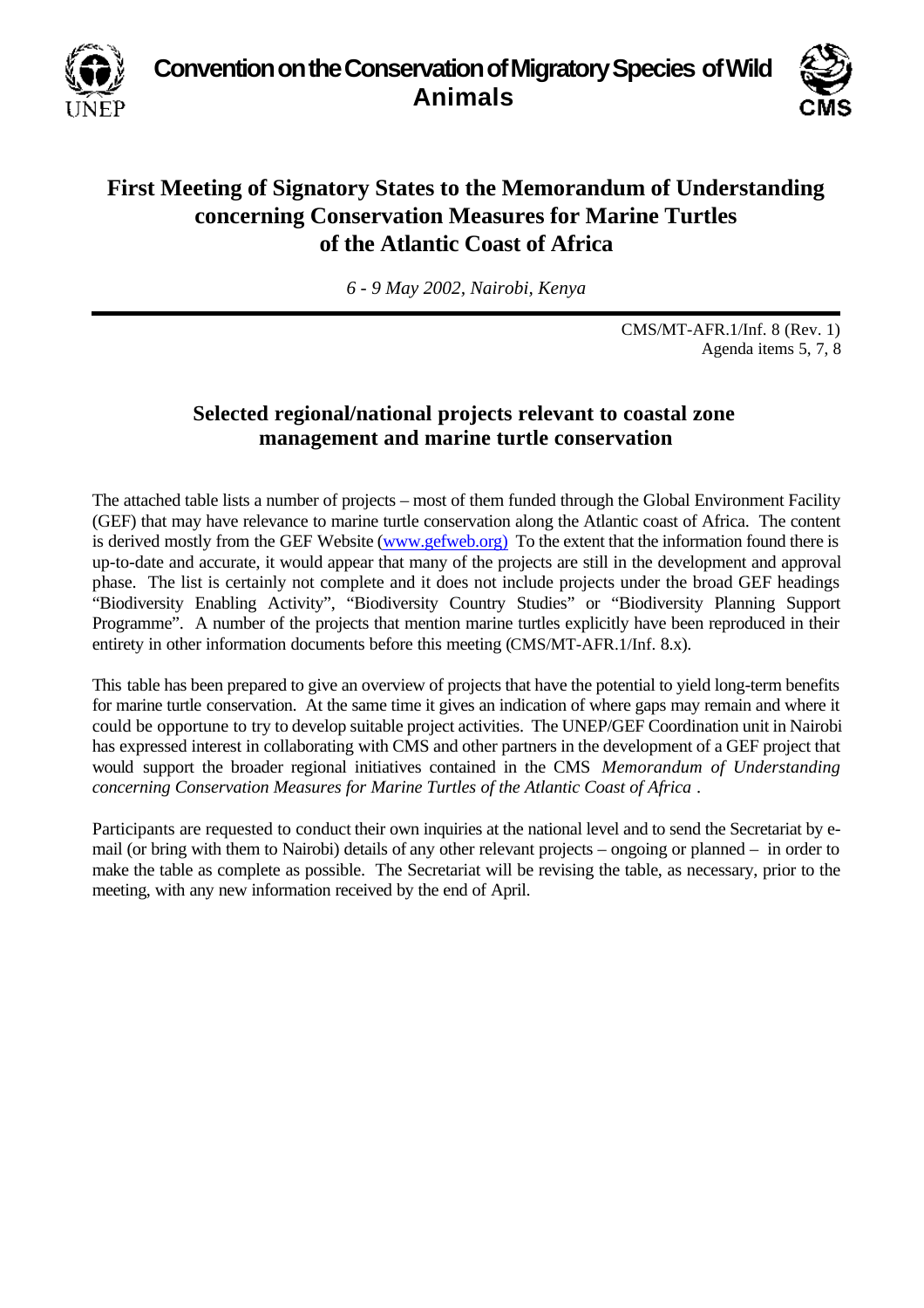| Project Name                                                                                                                                                                               | Country                                                                                                                                                                    | Description                                                                                                                                                                                                                                                                                                                                                                                                                                                                                                                                                                                                                                                                                                                                                                                                                                                                                                                                                                                                                                                                                                                                           | Focal<br>Area               | Implementi<br>ng Agency | Executing<br>Agency                                                     | Project<br>Type                                                                              | Pipeline<br>entry (PDF-<br>B Approval) | Project Stage                                                                                                                | Grant                                                 |
|--------------------------------------------------------------------------------------------------------------------------------------------------------------------------------------------|----------------------------------------------------------------------------------------------------------------------------------------------------------------------------|-------------------------------------------------------------------------------------------------------------------------------------------------------------------------------------------------------------------------------------------------------------------------------------------------------------------------------------------------------------------------------------------------------------------------------------------------------------------------------------------------------------------------------------------------------------------------------------------------------------------------------------------------------------------------------------------------------------------------------------------------------------------------------------------------------------------------------------------------------------------------------------------------------------------------------------------------------------------------------------------------------------------------------------------------------------------------------------------------------------------------------------------------------|-----------------------------|-------------------------|-------------------------------------------------------------------------|----------------------------------------------------------------------------------------------|----------------------------------------|------------------------------------------------------------------------------------------------------------------------------|-------------------------------------------------------|
| Development<br>and Protection<br>of the Coastal<br>and Marine<br>Environment in<br>Sub-Saharan<br>Africa                                                                                   | Regional<br>(Cote<br>d'Ivoire,<br>Gambia,<br>Ghana,<br>Kenya,<br>Mauritius,<br>Mozambique,<br>Nigeria,<br>Senegal,<br>Seychelles,<br>South Africa,<br>Tanzania)            | The goal of the project is to assist sub-Saharan<br>African countries in achieving sustainable<br>management of their coastal and marine<br>environment and resources. Specifically, the<br>project will 1) Identify areas, sites or living<br>resources of regional<br>and global significance that are suffering<br>measurable degradation; 2) Determine the<br>sources/causes of this degradation and the<br>associated scales of impact (national, regional<br>and global) 3) Identify areas, sites and<br>resources of regional significance that, although<br>not currently degraded, are threatened with<br>future degradation; 4) Determine, through root-<br>cause analysis, the fundamental causes of<br>damage or threat posed; and 5) Design a<br>program of interventions addressing problems of<br>regional priority.                                                                                                                                                                                                                                                                                                                   | Inter<br>national<br>Waters | <b>UNEP</b>             | Advisory<br>Committee<br>for the<br>Protection<br>of the Sea<br>(ACOPS) | <b>GEF</b><br>Medium<br><b>Size</b><br>Project                                               |                                        | Project is in its<br>second phase                                                                                            | \$750,000<br>(Plus bilateral<br>funding of<br>\$300K) |
| Reduction of<br>Environmental<br>Impact from<br><b>Tropical Shrimp</b><br>Trawling through<br>Introduction of<br>By-catch<br>Technologies<br>and Change of<br>Management<br>5 Year project | Global<br>(Cameroon,<br>Colombia,<br>Costa Rica,<br>Cuba,<br>Indonesia,<br>Iran, Mexico,<br>Nigeria,<br>Philippines,<br>Trinidad and<br>Tobago,<br>Venezuela,<br>Bahrain*) | Shrimp exploitation by tropical trawl fisheries<br>generates significant amounts of non-shrimp by-<br>catch. In some countries, by-catch has become<br>an important source of income and contributes<br>to food supply. In others, by-catch of fish,<br>particularly small-sized, is discarded at sea. The<br>capture of juveniles of valuable food fish<br>constitutes a threat to the sustainable<br>production of fish from an area. Extensive<br>removal of non-target fish is also a threat to the<br>biodiversity in a fishing area. If the introduction<br>of fishing technologies and practices that reduce<br>the capture of juveniles is successful in a few<br>selected countries in various regions, it can be<br>assumed that such technology and practices<br>would be adopted by other shrimp fishing also<br>experiencing problems with by-catch. In addition<br>to the expected increased fish production and<br>conservation of biodiversity as result of project<br>intervention, shrimp trawling will earn an<br>improved reputation and so continue to produce<br>needed export income for several poor<br>developing countries. | Inter<br>national<br>Waters | UNEP/FAO                | <b>FAO</b>                                                              | <b>GEF Full</b><br><b>Size</b><br>Project<br>(Total cost:<br>\$9,220,00<br>$\left( 0\right)$ |                                        | Project was<br>endorsed by<br>the GEF CEO<br>in April 2002;<br>now in<br>process of<br><b>UNEP</b><br>"internalizatio<br>n'' | \$4,450,000                                           |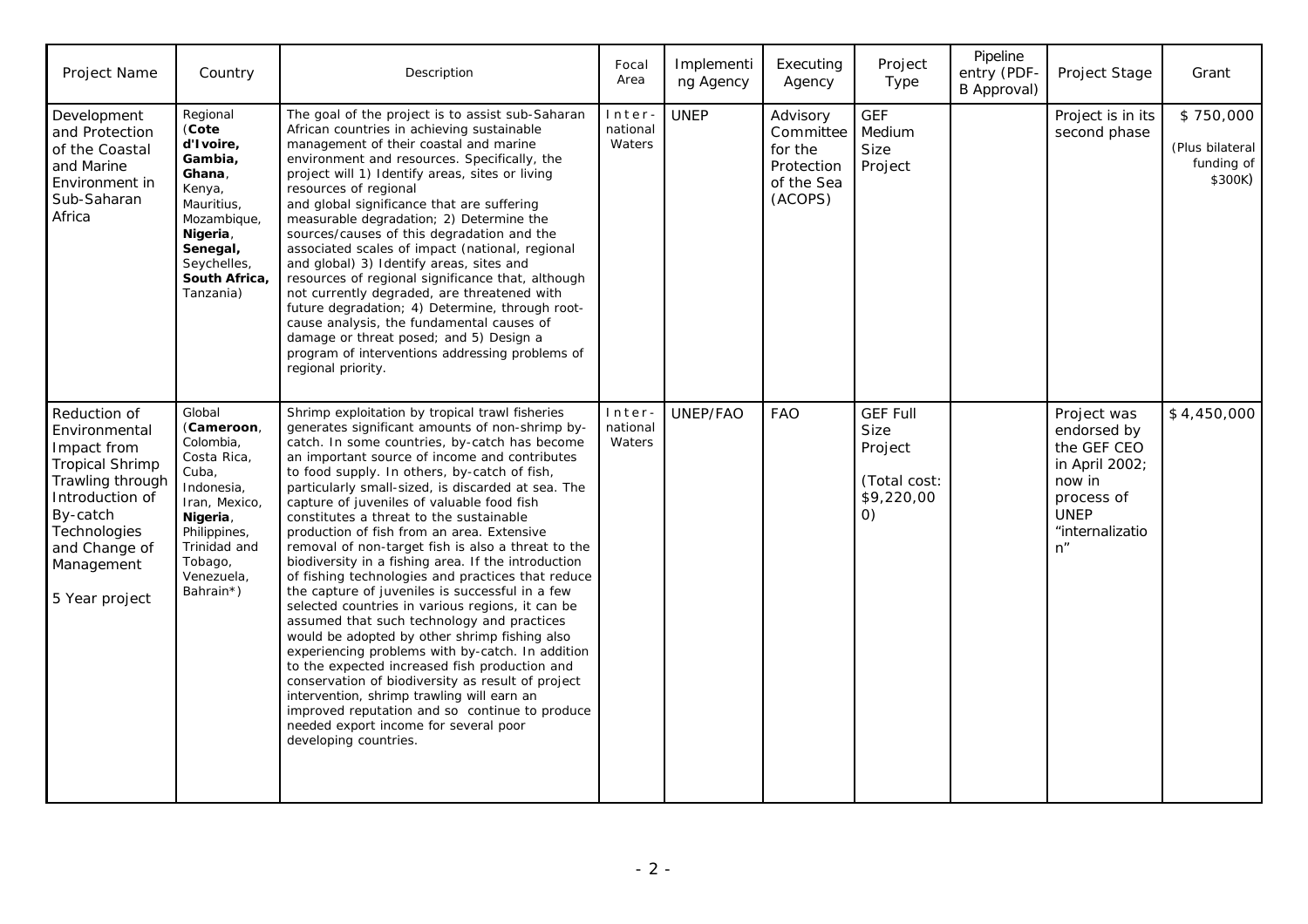| Project Name                                                                                                                                                                                 | Country                                                                                                                                                                                                                         | Description                                                                                                                                                                                                                   | Focal<br>Area                | Implementi<br>ng Agency | Executing<br>Agency                                       | Project<br>Type                                                                                        | Pipeline<br>entry (PDF-<br>B Approval) | Project Stage                                                                                                                                                                                                                              | Grant                                        |
|----------------------------------------------------------------------------------------------------------------------------------------------------------------------------------------------|---------------------------------------------------------------------------------------------------------------------------------------------------------------------------------------------------------------------------------|-------------------------------------------------------------------------------------------------------------------------------------------------------------------------------------------------------------------------------|------------------------------|-------------------------|-----------------------------------------------------------|--------------------------------------------------------------------------------------------------------|----------------------------------------|--------------------------------------------------------------------------------------------------------------------------------------------------------------------------------------------------------------------------------------------|----------------------------------------------|
| <b>Guinea Current</b><br><b>Large Marine</b><br>Ecosystem                                                                                                                                    | Regional<br>(Angola,<br>Benin,<br>Cameroon,<br>Congo DR,<br>Cote<br>d'Ivoire,<br>Gabon,<br>Ghana,<br>Equatorial<br>Guinea,<br>Guinea-<br>Bissau,<br>Liberia,<br>Nigeria, Sao<br>Tome and<br>Principe,<br>Sierra Leone,<br>Togo) | The project would assist these 16 countries in<br>making changes in the different sectors to<br>ensure that the GCLME can sustainable support<br>the socio-economic development of the region.                                | Inter<br>national<br>Waters  | UNDP/UNEP               | UNIDO;<br>Secretariat<br>for the<br>Abidjan<br>Convention | PDF $B \rightarrow$<br><b>GEF Full</b><br>Size<br>Project                                              | 4/11/00<br>(6/2/00)                    | New PDF-B is<br>being prepared<br>to complete a<br>project brief.<br>To be ready by<br>end of April<br>2002, for<br>presentation<br>to Abidjan<br>Conv'n<br>COP: 16-17<br>May<br>Submission to<br>GEF to follow<br>country<br>endorsement. | \$350,000                                    |
| Preparation of a<br>Transboundary<br>Diagnostic<br>Assessment for<br>the Protection<br>of the Canary<br><b>Current Large</b><br><b>Marine</b><br>Ecosystem<br>from Land-<br>based Activities | Regional<br>(Cape<br>Verde,<br>Guinea,<br>Guinea-<br>Bissau,<br>Gambia,<br>Mauritania,<br>Morocco,<br>Senegal)                                                                                                                  | The project will develop a strategic action<br>program that will identify and assess problems<br>and causes, contained in the comprehensive<br>TDA to reduce the degradation of the Canary<br>Current Large Marine Ecosystem. | Inter-<br>national<br>Waters | UNEP/FAO                | <b>FAO</b>                                                | PDF $B \rightarrow$<br><b>GEF Full</b><br>Size<br>Project<br><b>Total PDF-B</b><br>cost:<br>\$850,000) | 2/1/98<br>(3/1/98)                     | PDF B is not<br>operational yet<br>(has been<br>rewritten by<br>FAO to focus<br>more on<br>fishery). UNEP<br>involve-ment<br>as IA under<br>discussion.                                                                                    | \$700,000<br>(GEF PDF-B<br>expected<br>cost) |
| Marine<br>Conservation<br>Programme for<br>West Africa                                                                                                                                       | Regional<br><b>Cape Verde</b><br>Gambia,<br>Guinea<br>Bissau,<br>Guinea,<br>Mauritania,<br>Senegal                                                                                                                              | Model sustainable fishing agreement,<br>community-based management, marine turtle<br>conservation, ongoing MPA support,<br>environmental education and communication                                                          |                              |                         | WWF,<br>IUCN,<br><b>FIBA</b>                              |                                                                                                        |                                        |                                                                                                                                                                                                                                            |                                              |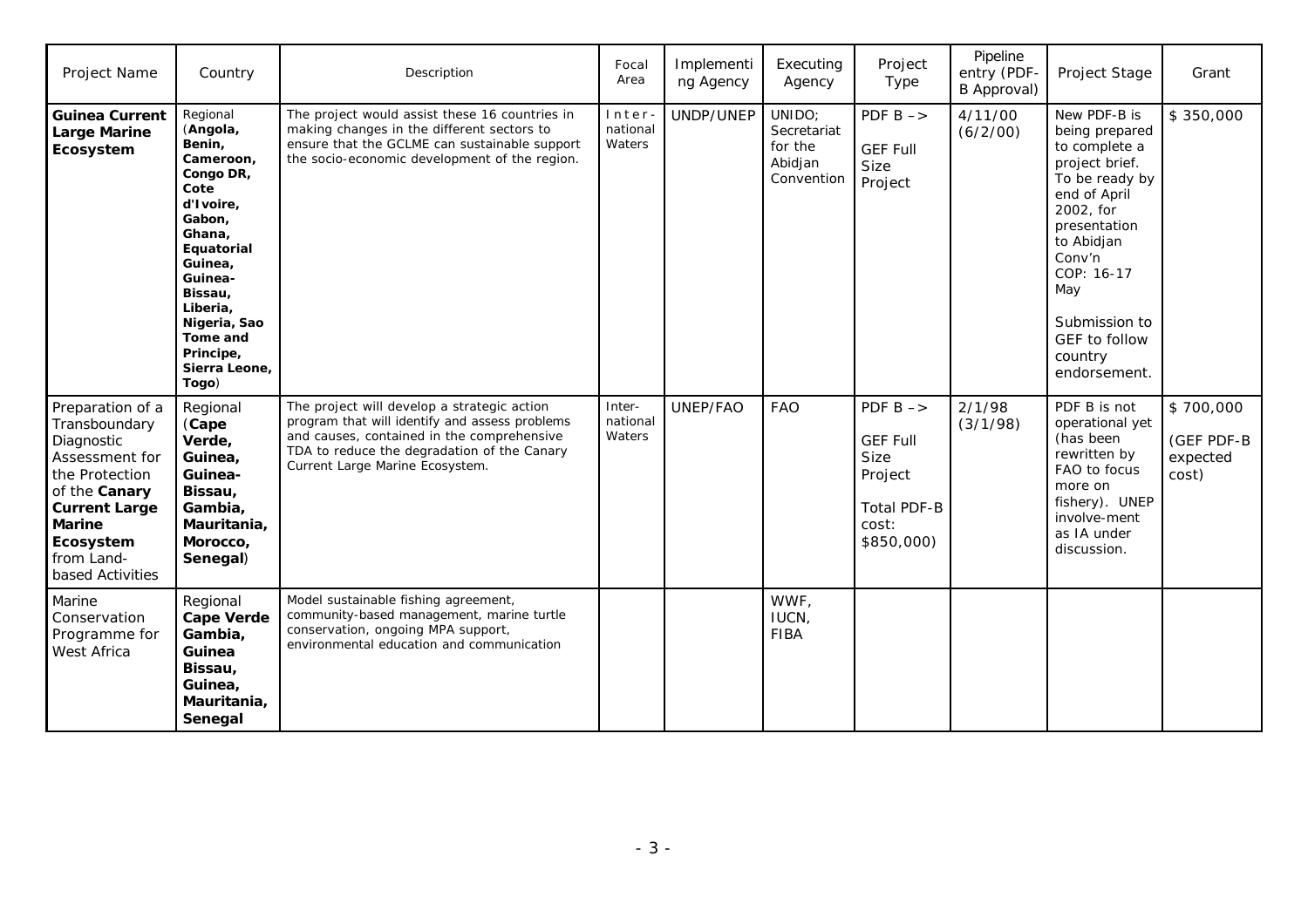| <b>Project Name</b>                                                                                                                             | Country           | Description                                                                                                                                                                                                                                                                                                                                                                                                                                                                                                                                                                                   | Focal<br>Area    | Implementi<br>ng Agency | Executing<br>Agency                      | Project<br>Type                                                  | Pipeline<br>entry (PDF-<br>B Approval) | Project Stage | Grant                                                 |
|-------------------------------------------------------------------------------------------------------------------------------------------------|-------------------|-----------------------------------------------------------------------------------------------------------------------------------------------------------------------------------------------------------------------------------------------------------------------------------------------------------------------------------------------------------------------------------------------------------------------------------------------------------------------------------------------------------------------------------------------------------------------------------------------|------------------|-------------------------|------------------------------------------|------------------------------------------------------------------|----------------------------------------|---------------|-------------------------------------------------------|
| Coastal Zone<br>Integrated<br>Management<br>Program                                                                                             | <b>Benin</b>      | The main objective of the project is to<br>contribute to a sustainable management of the<br>coastal zone and biological diversity (of national<br>and global interest) with the view to a<br>sustainable development of the country through<br>the setting up of legal, economic and technical<br>instruments, and socio-political conditions                                                                                                                                                                                                                                                 | Biodiver<br>sity | World Bank              | Gov't<br>agency: ?                       | PDF $B \rightarrow$<br><b>GEF Full</b><br><b>Size</b><br>Project | 7/10/00<br>(8/10/00)                   | In pipeline   | \$350,000                                             |
| Conservation of<br>Biodiversity<br>Through<br>Integrated<br>Participatory<br>Community<br>Management                                            | <b>Cape Verde</b> | The overall objective of the full project is to<br>conserve globally significant biodiversity and<br>ensure sustainable use of natural resources<br>through an integrated approach whereby<br>protected reas and community-base sustainable<br>use activities are woven into a "win-win"<br>package. Through this integrated community<br>biodiversity conservation project and the<br>implementation of the provisions of the National<br>Biodiversity Strategy, long term solutions will be<br>sought for better management of water, natural<br>resources, land use, and invasive species. | Biodiver<br>sity | <b>UNDP</b>             |                                          | PDF $B \rightarrow$<br><b>GEF Full</b><br>Size<br>Project        | 10/1/99<br>9/11/99                     | In pipeline   | \$346,000                                             |
| Projet de<br>protection des<br>tortues marines<br>de Côte d'Ivoire<br>Phase 1:<br>Etude<br>écologique,<br>biologique et<br>socio-<br>économique | Côte<br>d'Ivoire  | Réaliser une étude biologique, écologique et<br>socio-économique en vue de créer une banque<br>de données sur les tortues marines en Côte<br>d'Ivoire; ceci pour élaborer une stratégie<br>nationale de protection de ces reptiles.                                                                                                                                                                                                                                                                                                                                                           | Biodiver<br>sity | $\overline{?}$          | $\overline{\phantom{a}}$                 | <b>GEF Small</b><br>Grants<br>Programme                          |                                        | Completed?    | \$27,338                                              |
| Control of<br><b>Exotic Aquatic</b><br><b>Weeds in Rivers</b><br>and Coastal<br>Lagoons to<br>Enhance and<br>Restore<br>Biodiversity            | Cote<br>d'Ivoire  | Environmentally sound programme of biological<br>control agents and Total Catchment<br>Management aimed at controlling infestation of<br>exotic weeds                                                                                                                                                                                                                                                                                                                                                                                                                                         | Biodiver<br>sity | <b>UNDP</b>             | Centre<br>Ivoirien<br>Anti-<br>Pollution | <b>GEF Full</b><br>Size<br>Project                               |                                        |               | \$3 million<br>plus \$1.9<br>million co-<br>financing |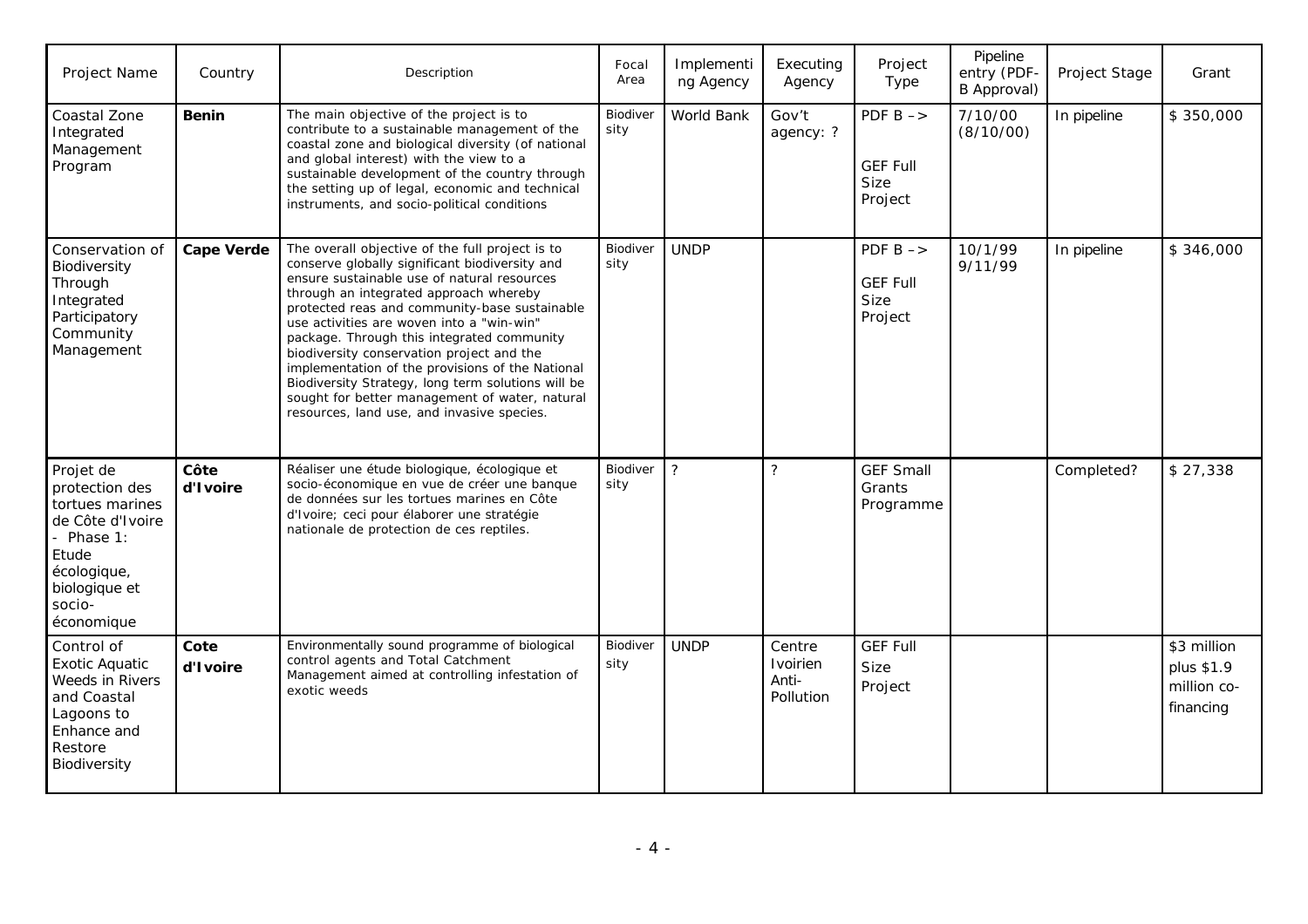| Project Name                                                                                      | Country                  | Description                                                                                                                                                                                                                                                                                                                                                                                                 | Focal<br>Area    | Implementi<br>ng Agency                            | Executing<br>Agency                                                      | Project<br>Type                                                   | Pipeline<br>entry (PDF-<br>B Approval) | Project Stage                                  | Grant                           |
|---------------------------------------------------------------------------------------------------|--------------------------|-------------------------------------------------------------------------------------------------------------------------------------------------------------------------------------------------------------------------------------------------------------------------------------------------------------------------------------------------------------------------------------------------------------|------------------|----------------------------------------------------|--------------------------------------------------------------------------|-------------------------------------------------------------------|----------------------------------------|------------------------------------------------|---------------------------------|
| Coastal<br>Protection<br>Project<br>30 months,<br>beginning Jan<br>2002                           | Gambia                   |                                                                                                                                                                                                                                                                                                                                                                                                             |                  | <b>ADB</b>                                         | Dept. of<br>State for<br>Works.<br>Communicat<br>ions and<br>Information |                                                                   |                                        |                                                | ADB Loan:<br>\$12.35<br>million |
| <b>Guinean Coastal</b><br>Zone Integrated<br>Management<br>and<br>Preservation of<br>Biodiversity | Guinea                   | The project will promote and enhance integrated<br>management of Guinea's coastal ecosystems and<br>to protect and preserve their Biodiversity.                                                                                                                                                                                                                                                             | Biodiver<br>sity | World Bank                                         |                                                                          | <b>GEF Full</b><br><b>Size</b><br>project<br>$($3-4)$<br>million) | 10/18/00<br>(12/18/00)<br>PDF B        | PDF-B                                          | $\mathfrak{D}$<br>350,000       |
| Observatoire<br>de la Guinéée<br>maritime                                                         | Guinea                   |                                                                                                                                                                                                                                                                                                                                                                                                             |                  | Agence<br>française de<br>Développe-<br>ment (AFD) |                                                                          |                                                                   |                                        | 26/3/2001                                      | 1,300,000<br>euros              |
| Coastal and<br>Biodiversity<br>Management<br>Program                                              | Guinea-<br><b>Bissau</b> | In conjunction with an IDA credit, this project<br>would implement biodiversity conservation<br>components of the National Coastal Zone<br>Mangement Plan. GEF-eligible components could<br>include promotion of alternative livelihoods in<br>connection with protected areas, community<br>participation in protecting Pas, capacity-building<br>for relevant institutions, information networks,<br>M&E. | Biodiver<br>sity | World Bank                                         |                                                                          | <b>GEF Full</b><br>Size<br>project (in<br>pipeline)               | 3/26/98<br>(5/19/98)<br>PDF B          | Council<br>approval is<br>expected in<br>FY02. | \$350,000                       |